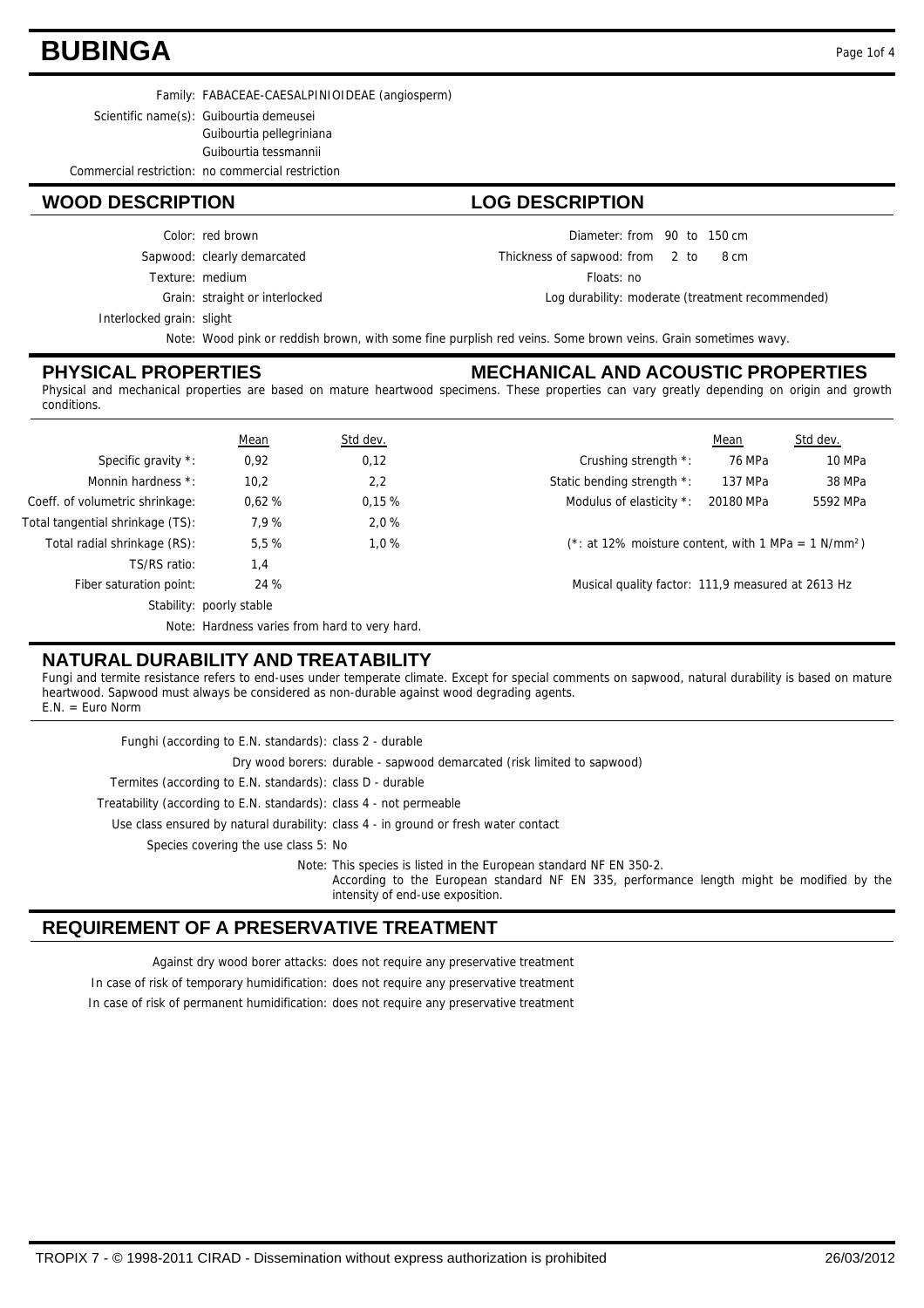### **BUBINGA** Page 2/4

#### **DRYING**

| Drying rate: slow             |                                                                                           | Possible drying schedule: 4<br>Temperature (°C) |          |          |                  |
|-------------------------------|-------------------------------------------------------------------------------------------|-------------------------------------------------|----------|----------|------------------|
| Risk of distortion: high risk |                                                                                           |                                                 |          |          |                  |
| Risk of casehardening: no     |                                                                                           | M.C. (%)                                        | dry-bulb | wet-bulb | Air humidity (%) |
| Risk of checking: high risk   |                                                                                           | Green                                           | 42       | 39       | 82               |
| Risk of collapse: no          |                                                                                           | 50                                              | 48       | 43       | 74               |
|                               | Note: A period of surface drying prior to kiln drying is<br>recommended to avoid defects. | 40                                              | 48       | 43       | 74               |
|                               |                                                                                           | 30                                              | 48       | 43       | 74               |
|                               |                                                                                           | lЬ                                              | 54       | 46       | 63               |

This schedule is given for information only and is applicable to thickness lower or equal to 38 mm. It must be used in compliance with the code of practice. For thickness from 38 to 75 mm, the air relative humidity should be increased by 5 % at each step.

For thickness over 75 mm, a 10 % increase should be considered.

#### **SAWING AND MACHINING**

Blunting effect: fairly high Sawteeth recommended: stellite-tipped Cutting tools: tungsten carbide Peeling: no information available Slicing: nood Note: Requires power. Care is needed in presence of interlocked grain. Very decorative veneers.

#### **ASSEMBLING**

Nailing / screwing: good but pre-boring necessary

Gluing: correct (for interior only)

Note: Gluing must be done with care (dry wood and smooth surface).

#### **COMMERCIAL GRADING**

Appearance grading for sawn timbers: According to SATA grading rules (1996) For the "General Purpose Market": Possible grading for square edged timbers: choix I, choix II, choix III, choix IV Possible grading for short length lumbers: choix I, choix II Possible grading for short length rafters: choix I, choix II, choix III For the "Special Market": Possible grading for strips and small boards (ou battens): choix I, choix II, choix III Possible grading for rafters: choix I, choix II, choix III

#### **FIRE SAFETY**

Conventional French grading: Thickness > 14 mm : M.3 (moderately inflammable) Thickness < 14 mm : M.4 (easily inflammable)

Euroclasses grading: D s2 d0

Default grading for solid wood, according to requirements of European standard EN 14081-1 annex C (April 2009). It concerns structural graded timber in vertical uses with mean density upper 0.35 and thickness upper 22 mm.

#### **END-USES**

Cabinetwork (high class furniture) Sliced veneer Interior panelling **Flooring** Flooring Stairs (inside) Turned goods Current furniture or furniture components **Interior interior interior joinery** Seats **Exterior joinery** Sleepers Heavy carpentry Vehicle or container flooring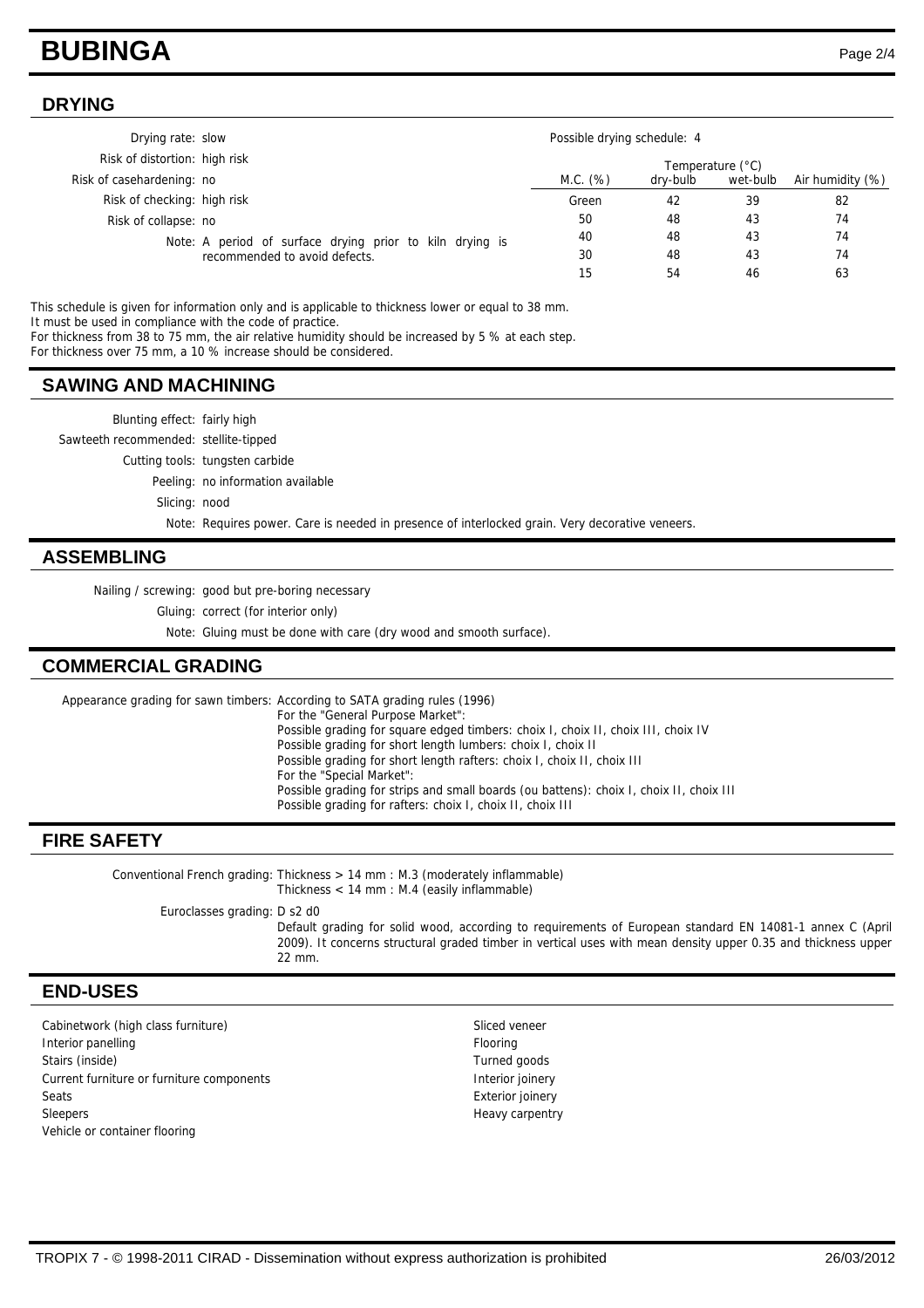# **BUBINGA** Page 3/4

### **MAIN LOCAL NAMES**

Country Local name Country Local name Cameroon BUBINGA Cameroon ESSINGANG Congo LIANU Gabon EBANA Gabon **KEVAZINGO Equatorial Guinea** OVENG Democratic Republic of the Congo WAKA Variation of the Congo WAKA United States of America AKUME